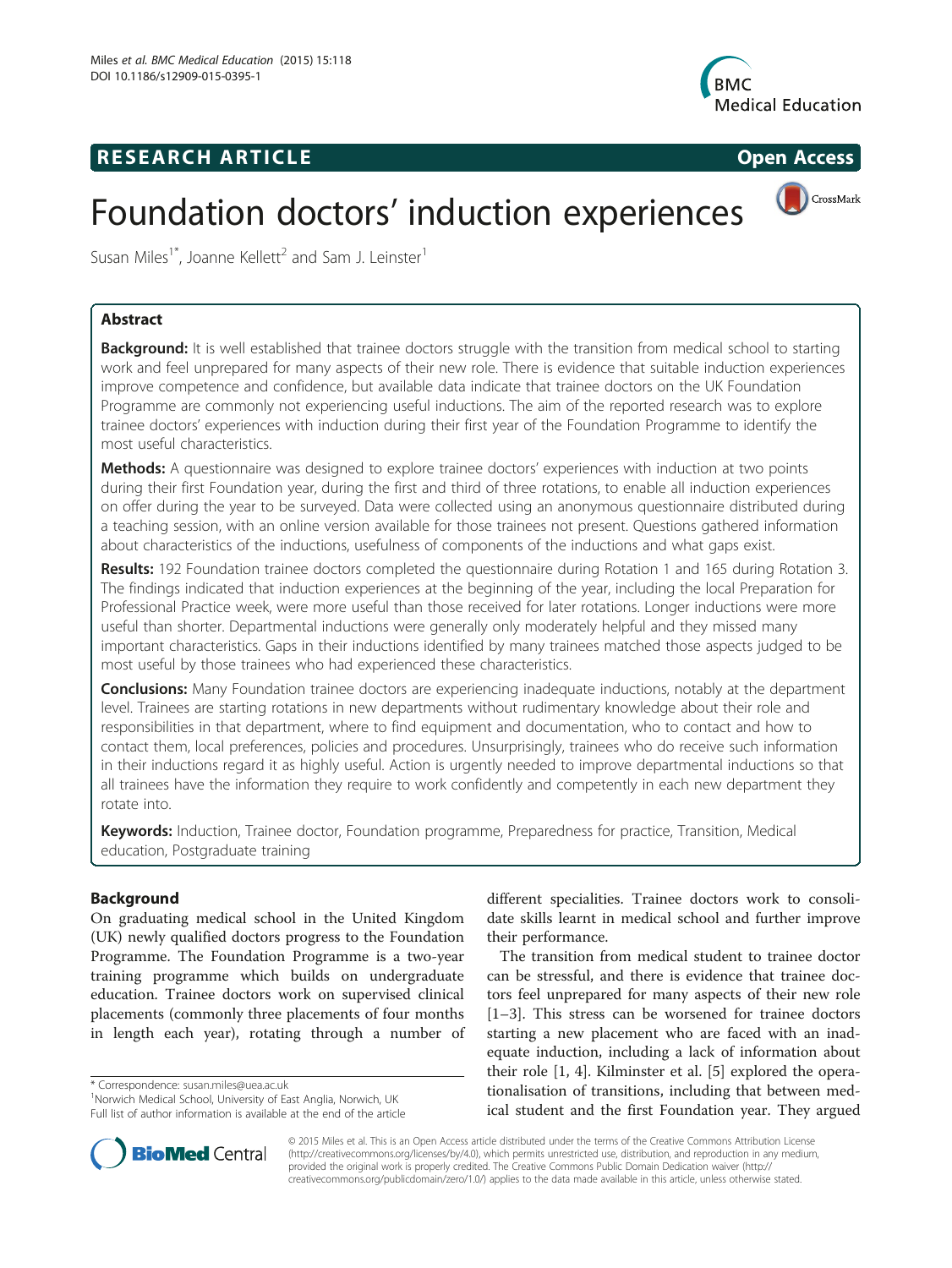that performance is dependent on the characteristics of the specific setting, and that factors such as rotas and induction can hamper performance at times of transition. The value of an appropriate and thorough induction at the start of trainee doctors' new posts has been well established; it has been shown to improve both confidence and competence [[6](#page-7-0)–[8](#page-7-0)].

When considering the impact of both undergraduate medical school and postgraduate medical training on preparedness, Goldacre et al. [[9\]](#page-7-0) argue that a balance needs to be found "between what is taught in medical school, of immediate relevance to the first job, and what is taught as induction at work in the first job" (p8). Trainee doctors themselves acknowledge that there are some components of their role that can only be learnt through experience in that role [\[2](#page-7-0)]. Illing et al. [[10](#page-7-0)] commented that trainee doctors need to become familiar with the practical, day-to-day aspects of ward work, some of which "requires knowledge about local logistics – for example, location of the forms for ordering tests and the correct procedures for ordering an x-ray." (p8). Thus the importance of local induction during Foundation training is evident.

The Foundation Programme requires both a local induction at the start of the first year, including information about the programme and how it will be provided by the particular Foundation School the trainee doctors is registered with, and also clinical induction sessions at the start of each placement [\[11\]](#page-7-0). However, data from the National Training Surveys indicate that less than twothirds of Foundation trainees rated their induction as good or excellent (65.4 % in 2011; 63.1 % in 2013) [[12](#page-7-0), [13\]](#page-7-0). Previous research investigating the induction experiences of first year Foundation trainees at one particular Foundation School in detail found that a significant number of trainees were not receiving any induction at all, and that content judged to be useful by trainees was not included in the inductions [[8\]](#page-7-0). Similarly, focus groups conducted with first year Foundation trainee doctors to discuss how prepared they felt during the early weeks of work identified the importance of induction experiences in supporting the transition from medical school to work [\[14\]](#page-7-0). Induction content such as shadowing the outgoing Foundation doctor and life support training were highly valued, but the departmental inductions at the start of each clinical placement were lacking in important content which the trainees need to function on a daily basis. The trainees lacked information about processes such as electronic discharging of patients, requesting investigations and the bleep system. They also required information about where to find things in their department, the various teams they would be dealing with, consultant preferences for how they should work, being on call and procedures at night, who to contact for help and, at a very basic level, what their

responsibilities as a first year Foundation doctor actually were in the department.

The aim of the reported research was to examine the experiences of trainee doctors' registered with the East Anglian Foundation School (EAFS) with the various induction programmes on offer at their employing National Health Service (NHS) Trust. It was part of a larger study investigating preparedness to practice of first year Foundation doctors.

#### Methods

#### 1) Audit questionnaire

The research was carried out at 13 local hospitals (12 NHS Trusts) in the East of England region employing trainee doctors registered with the EAFS. A questionnaire was designed with the purpose of auditing existing Trust induction procedures for first year Foundation doctors (F1s). This Foundation School has a mandatory week long Preparation for Professional Practice (PfPP) period before the August start date for all new F1s which is comprised of formal teaching and shadowing of the outgoing F1 for their new post; so the audit questionnaire covered the Trust induction, PfPP and departmental inductions for the clinical rotations. Specifically, the questions covered: the number of F1s that had started at the Trust August 2010, what induction programmes were on offer, the timing and length of the programmes, F1 attendance at the programmes (whether attendance was mandatory and percentage attendance), whether any of the induction programmes included shadowing an outgoing F1, whether there was a Trust handbook, who runs the programmes, and the content of the Trust induction. This questionnaire was emailed to the postgraduate medical education offices at each participating Trust at the start of the 2010–11 academic year. Twelve of the 13 hospitals returned a completed questionnaire. The audit results were used to refine the questionnaire for clarity, where needed, to conduct a further audit for the 2011–12 academic year and to develop a questionnaire for F1s asking about their induction experiences during that same 2011–12 academic year. Only the 2011–12 data are reported here.

#### 2) F1s' induction experiences questionnaire

A two-part questionnaire was developed for completion by F1s to explore (i) self-perceived preparedness to practice in a number of areas by undergraduate medical training (data not reported) and (ii) experience with inductions programmes on offer at their employing Trust. As noted previously, the questionnaire was designed following the audit of 2010–11 induction programmes. Additionally, the questionnaire design was influenced by the findings of focus groups and interviews with F1s during that same 2010–11 year about their early weeks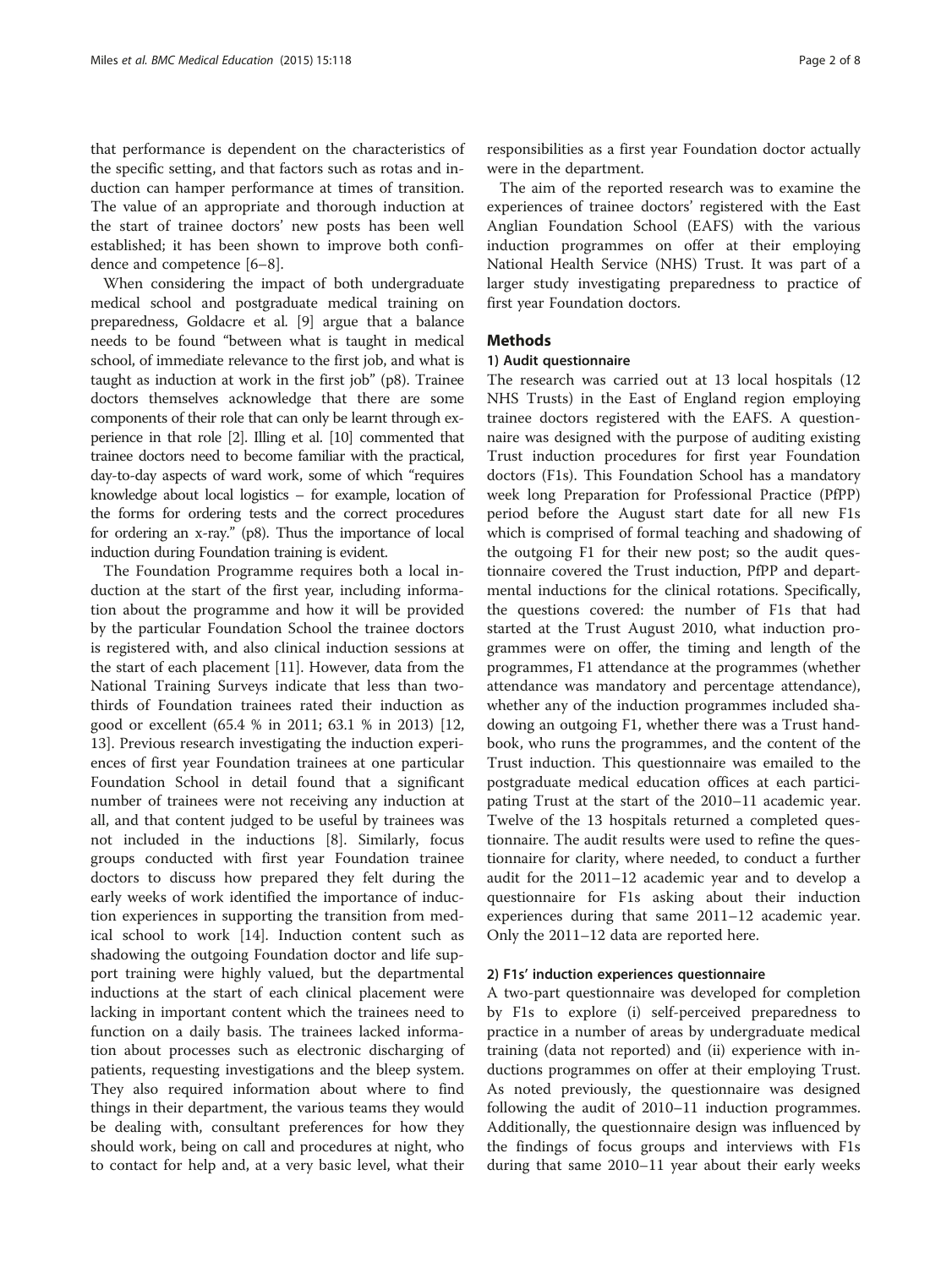of work, which included discussion about their induction experiences [[14\]](#page-7-0). Questionnaire data were collected on two occasions, once during the first of the three rotations of the first Foundation year (Rotation 1) and once during the final rotation (Rotation 3). This enabled information to be gathered about initial induction experiences shortly after the F1s started their new roles, and also experiences as they moved to new departments and sometimes different hospitals through changing rotations during the year.

In the induction half of the questionnaire, which is the focus of this paper, F1s were asked to provide details of their current Trust and department; in the Rotation 3 questionnaire they were also asked to provide these details for their previous two rotations. They were then asked to indicate the length of their induction for their current department and the usefulness of the departmental handbook and various elements of that induction (18 items). F1s were asked to rate the helpfulness of all the inductions they had experienced during their first Foundation year so far for preparing them for their F1 role. Four open ended questions asked the F1s to provide details of:

- the most useful aspects of their Trust / PfPP induction week,
- the most useful aspects of their departmental inductions,
- any gaps in the inductions,
- suggestions to fill these gaps, for improving the induction process.

In the Rotation 3 questionnaire those F1s who had moved Trusts between rotations were asked to comment on their experiences with induction at the new Trust/s. The following demographic data were also collected: gender, age, year of qualification, name of medical school, whether the medical course had been a graduate entry course, and whether the course had included any time shadowing a Foundation doctor (questionnaire available from corresponding author).

## Data collection

The invited sample comprised of all 312 trainee doctors currently employed on F1 posts through the EAFS at 12 NHS Trusts (13 hospitals) in the East of England region. Two recruitment methods were used. One of the authors visited teaching sessions at as many of the Trusts as could be arranged to introduce the study and distribute hard copies of the questionnaire (all 13 hospitals for Rotation 1 and 12 for Rotation 3). F1s were provided the opportunity to complete the questionnaire at that time or complete it later and post it back to the research team using a provided pre-paid envelope. Online completion

of the questionnaire was also provided for F1s who had not been in attendance at the teaching session. The EAFS sent the link for the online questionnaire with the participant information sheet attached to all F1s at the start of each phase of data collection, followed by two reminders. The data collection period lasted approximately 2 months to enable the site visits to take place; starting after the F1s had been in post for approximately 4 weeks, to allow them time to settle into their new post and discover what they did and did not know following their induction experiences. For each of the two rotations, participating F1s were provided with the opportunity to be entered into a prize draw to win one of five £50 vouchers from a well-known internet retailer.

#### Study design

Whilst the measure of interest (the questionnaire) was repeated on two occasions, the participants were free to complete both or just one of the questionnaires and the questionnaires were anonymous to encourage honest responses. So it was not known which F1s had provided which data, and thus the data were not related. A nonexperimental study design was used, where all participants were asked to complete the same questionnaires. Both quantitative and qualitative data were collected through the use of closed and open questions, respectively. The sample was self-selected, in that the participants volunteered to participate by completing a questionnaire that was presented to them.

#### **Ethics**

NHS ethical approval was obtained from the Cambridgeshire 4 Research Ethics Committee (reference number 10/ H0305/7), and Research and Development approval was obtained from all the 12 Trusts (Additional file [1](#page-7-0)). The research was carried out in compliance with the Helsinki Declaration.

## Data analysis

Non-parametric analysis was used, as the data were not normally distributed. The relationship between the length of the departmental induction and how helpful it was judged to be was examined using Spearman's rho. Chi-square analysis was performed to compare demographic characteristics by the two rotations. All analysis was conducted using SPSS 16.0 for Windows. The openended comments were subjected to basic content analysis by two of the authors, with input from an assistant, to categorise and summarise the data. As the questionnaire was in part designed to investigate perceptions of preparedness by medical school training (data not reported) it was decided to exclude participants who graduated from medical school before 2010 from the analysis, to minimise the effect of recall bias.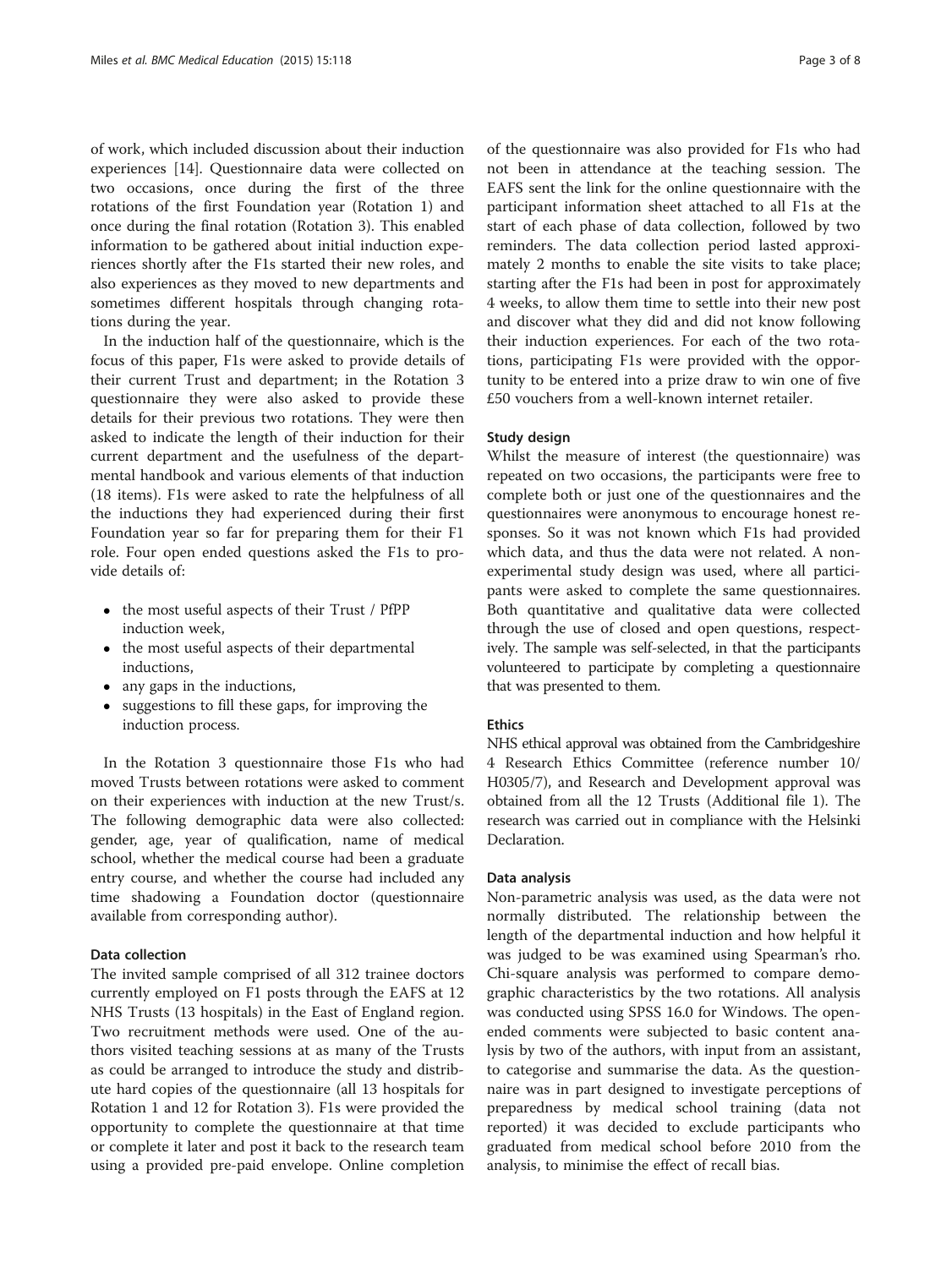#### Results

#### 1) Audit questionnaire

#### Audit of 2011–12 inductions programmes

The audit of induction procedures conducted for the 2011–12 academic year was completed by 11 of the 13 hospitals. At the time of the study, PfPP was up to 7 days in length and took place before the August start date. It included at least 50 % of the time shadowing an outgoing F1. The audit findings indicated that 100 % of the F1s attended PfPP in 9 of the Trusts, 98 % in 1 Trust and 90 % in 1 Trust. All 11 hospitals also had a Trust induction; in 8 of the hospitals this was integrated into PfPP and it was separate in 3 hospitals. All Trusts had a Trust handbook that was distributed to F1 doctors as part of the induction process, this varied in format, including hard copy (7 hospitals), online (4 hospitals), CD (3 hospitals); 2 hospitals indicated that the handbook was available in more than one format. Only 1 hospital offered shadowing for F1s at the start of their second and third rotations. Ten of the 11 hospitals provided details about the induction experiences on offer to F1 doctors joining from another Trust for their second or third rotation; this generally comprised of the standard Trust induction only.

The results of the audit indicated that all Trusts included the following in their induction procedures: Blood Transfusion training, Clinical governance, Fire health and safety, Infection control, IT training, Prescribing skills, Risk management, consent and complaints, Where to access clinical guidelines and protocols, Resuscitation training, Sickness, and Requesting leave & leave allowance. Ten of the 11 hospitals covered the E-portfolio during induction, and the other included it in the first formal F1 teaching session. Thus this content was covered by all hospitals in the early days of the F1s first rotation. Eight to 10 of the hospitals also covered: Career support, Child protection, Equality and Diversity, Hospital at Night, Hospital security, Incident reporting, Locum arrangements, Manual handling, Occupational health, Pharmacy, Review of practical skills.

# 2) F1s' induction experiences questionnaire Sample characteristics

213 F1s completed the questionnaire in Rotation 1 (153 completed in the teaching session, 13 returned by post, 47 completed online) and 185 completed it in Rotation 3 (143 in the teaching session, 7 by post, 35 online). Questionnaires were received from F1s working at all of the 13 hospitals in both rotations. After removing the data from F1s who had graduated before 2010 and from participants who did not fully complete the questionnaire the final numbers were 192 for Rotation 1 (62 % response rate) and 165 (53 % response rate) for Rotation 3

(357 in total); 92 % of whom had graduated in 2011 in both rotations (the rest in 2010).

The demographic background information for each rotation separately can be found in Table 1. The medical school curricula were classified as traditional if there was a clear pre-clinical/clinical divide in the programme; reformed if there was a substantial degree of vertical integration of the programme; and PBL where the main learning method throughout the course was problembased learning. There were no significant differences between the two rotations for any of these areas.

#### F1s' inductions experiences

F1s were asked to rate how helpful their various inductions had been in preparing them for their F1 role on a 7 point scale (where 1 indicated that the induction was "No help at all", and 7 that the induction was "Extremely helpful"). Findings indicated that the PfPP induction programme was regarded as being most helpful (Table [2](#page-4-0)). Departmental inductions were rated as progressively less helpful throughout the three rotations.

F1s were asked to outline the most useful aspects of the PfPP/Trust inductions they had experienced, the following were highlighted:

- Shadowing the job they would be doing
- Time with, and talks from, outgoing F1 doctors
- Meeting other staff in the department and other new F1s

|  |  |  | <b>Table 1</b> Background information for each rotation |  |  |  |  |
|--|--|--|---------------------------------------------------------|--|--|--|--|
|--|--|--|---------------------------------------------------------|--|--|--|--|

| Participant background information | Rotation 1 First<br>survey | Rotation 3 s<br>survey |              |
|------------------------------------|----------------------------|------------------------|--------------|
|                                    |                            | $N = 192$              | $N = 165$    |
| Gender                             | Male                       | 80 (42 %)              | 60 (36 %)    |
|                                    | Female                     | 110 (57 %)             | 103 (62 %)   |
| Age                                | Mean<br>(SD)               | 26.26 (3.90)           | 26.99 (4.05) |
|                                    | Range                      | 23 to 42               | 23 to 53     |
| Graduate entry course              | Yes                        | 34 (18 %)              | 29 (18 %)    |
|                                    | No.                        | 155 (81 %)             | 132 (80 %)   |
| Shadowing during                   | Yes                        | 176 (92 %)             | 152 (92 %)   |
| medical training                   | <b>No</b>                  | 7(4%                   | 11 (7 %)     |
| Medical School Type                | Traditional                | 66 (34 %)              | 41 (25 %)    |
|                                    | PBI                        | 78 (41 %)              | 81 (49 %)    |
|                                    | Reformed                   | 41 (21 %)              | 35 (21 %)    |
| Location of Medical                | UK                         | 184 (96 %)             | 153 (93 %)   |
| School                             | Overseas                   | 6 (3 %)                | 8(5%         |

NB Some participants did not answer all the background questions; percentages reported are in relation to the full responding sample, so percentages reported in the table add up to less than 100 %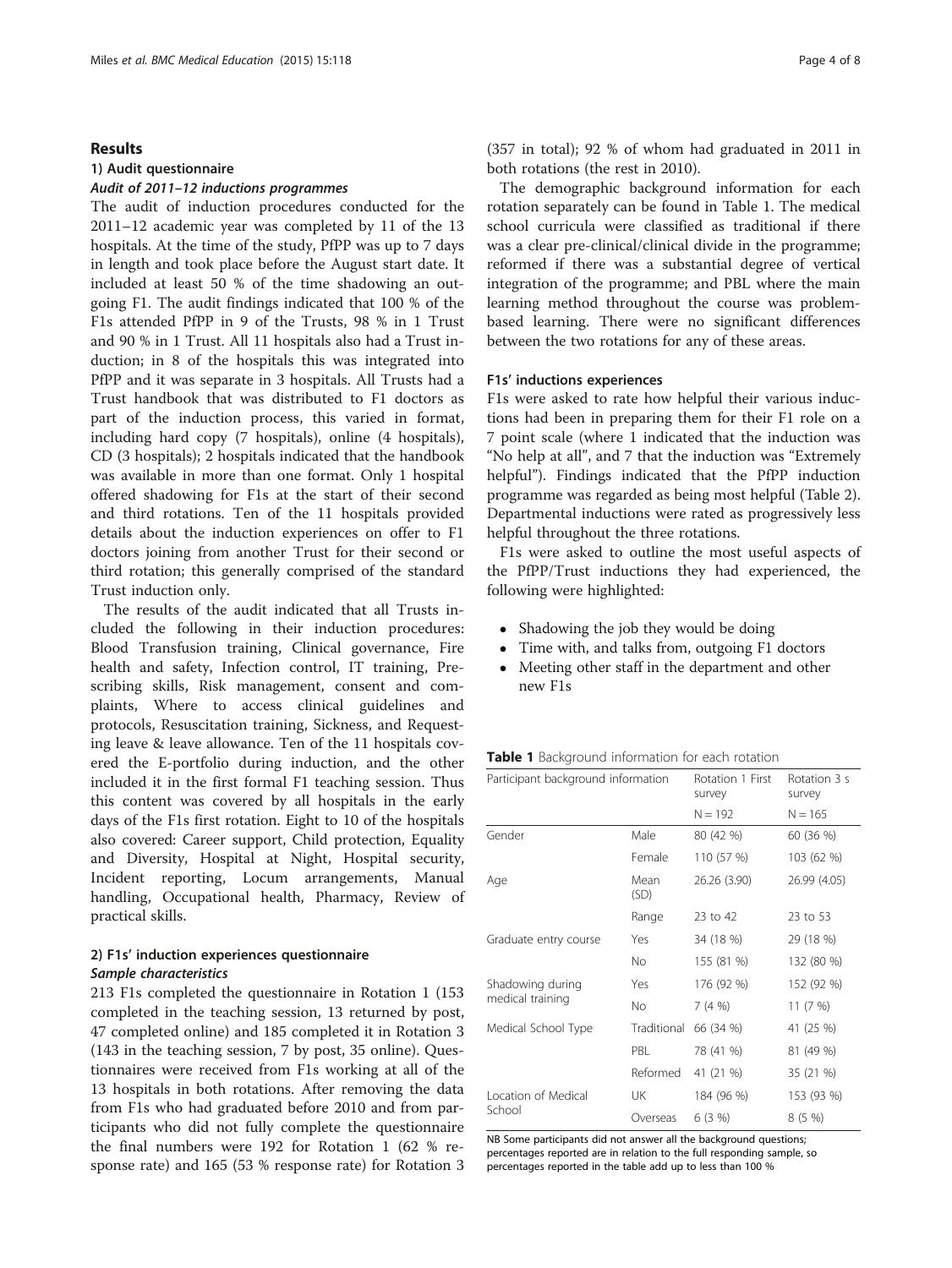<span id="page-4-0"></span>Table 2 Helpfulness of inductions

| Induction                                                   | Mean (SD)       |  |  |  |
|-------------------------------------------------------------|-----------------|--|--|--|
| Preparation for Professional Practice (PfPP)                | 5.01 $(1.46)^a$ |  |  |  |
| Trust induction                                             | 4.60 $(1.44)^a$ |  |  |  |
| Rotation 1 Departmental induction                           | 4.73 $(1.54)^a$ |  |  |  |
| Rotation 2 Departmental induction                           | 4.16 $(1.71)^b$ |  |  |  |
| Rotation 3 Departmental induction                           | 4.04 $(1.61)^b$ |  |  |  |
| Data from: <sup>a</sup> Rotation 1, <sup>b</sup> Rotation 3 |                 |  |  |  |

- Being given local knowledge learning about local policies, paperwork / forms, learning their way around the hospital
- Being told how to make referrals and request investigations
- Being told who to contact, when and how to contact them
- Training on, and getting access to, the computer systems
- Information and training on dealing with emergencies
- Revising clinical skills and how to use equipment (e.g. defibrillator)

F1s were also asked to provide details of the most useful aspects of any of the departmental inductions they had experienced during the F1 year, the following areas were mentioned:

- Being introduced to the full team/department, including the consultant, and being told who does what
- Being given an explanation of what was expected of them as an F1, including their daily duties and responsibilities, their role in the team, and preferences for how tasks are done
- Having the rota explained to them and finding out what they are expected to do on the different shifts
- Being told how to contact different people, including how to contact senior staff for support.
- Being given a tour of the department and being told where things are
- Being given a handbook
- Being told how to request investigations
- Meeting with, or being given information from, the outgoing F1

The F1s were asked to indicate the length of the departmental induction they had received for their current placement. Data from the Rotation 1 and 3 questionnaires were combined as participants were rating different departmental inductions in each questionnaire. The findings indicated that the length of the departmental induction varied widely (Table 3), with half being less than

Table 3 Length of departmental induction in Rotations 1 and 3 Length **Number of F1s** (percentage)

|                          | (percentage) |
|--------------------------|--------------|
| Less than 1 h            | 103 (29 %)   |
| 1 to $\leq$ 2 h          | 74 (21 %)    |
| >2 h to 54 h             | 25 (7 %)     |
| $>4$ h to 1 day          | 47 (13 %)    |
| More than 1 day          | 61 (17 %)    |
| Induction not provided   | 28 (8 %)     |
| Did not attend induction | 6(2%)        |

or equal to 2 h. A small number of F1s had received no departmental induction at all.

Correlation analysis, using Spearman's rho, was conducted to investigate if there was any relationship between the length of the departmental induction and its perceived helpfulness. A significant correlation of 0.424 (significant at 0.01) was found, indicating that as length of induction increased so did its helpfulness.

The majority of those F1s who had had a departmental handbook said that it was useful (86 %), but 42 % of the F1s had not had a departmental handbook at all.

The F1s were asked to indicate how useful they had found 18 potential components of the departmental induction using three categories: "Not at all Useful", "Moderately Useful" and "Extremely Useful"; a "Not covered" option was also available. Again, as different departmental inductions were being rated by different participants, the results from Rotations 1 and 3 were combined.

All 18 components were judged to be Extremely Useful by at least a third of the F1s who answered these questions. Over 50 % rated the following components of their departmental induction to be Extremely Useful:

- How to order tests and related paperwork
- Senior support and how to them contact in day
- Discharge policies and related paperwork
- Being given a tour of department and being shown where everything is
- Being told about how to deal with cardiac arrest and where the trolley is
- Senior support and how to them contact at night
- The teaching sessions, programme, your requirement to attend
- What is expected of you as an F1 in the department
- The regular duties of the job

Of these most useful aspects of the departmental inductions, 22 % of the F1s who responded to these questions indicated that "Senior support and how to them contact at night" had not been covered in their departmental induction; 37 % indicated that "Being given a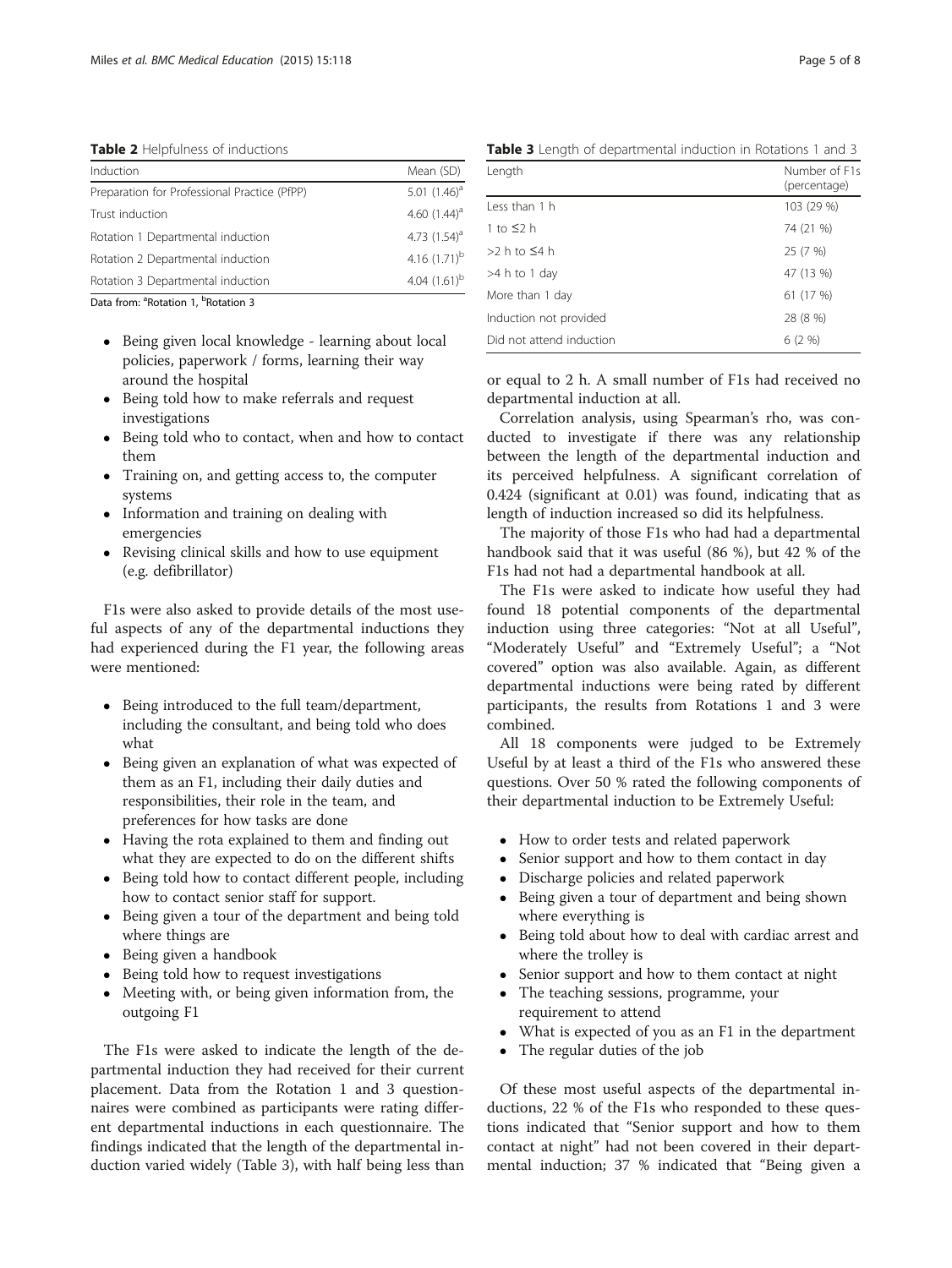tour of department and being shown where everything is" had not been included in their departmental induction; and 46 % reported that "Being told about how to deal with cardiac arrest and where the trolley is" had not been included in their departmental induction.

Other useful components of the departmental induction that had been missing for a fifth or more of the participants who answered the departmental induction questions included "Consultant preferences for patient management" (46 %), "Referral policies" (38 %), "Who to contact in different departments" (36 %), "Study leave policies" (27 %), "Handover policies" (25 %), and "Being introduced to key members of the department" (20 %).

When asked via an open ended question what gaps the F1s felt there had been across all of the induction experiences available to them the following areas were highlighted:

- Not having received a departmental induction at all
- Not having ID badges, passwords, access codes for doors to enable them to do everything expected of them as soon as they started their job
- Not having a tour of the department and/or hospital
- A lack of knowledge about their duties and responsibilities, and what was expected of them
- Not knowing who to contact or how to contact people, particularly senior staff, including out of hours
- Not knowing what is involved in being on-call/working out of hours and lack of explanation about handovers
- Lack of explanation about rotas and annual leave policies

When asked how such gaps could be filled F1s requested a departmental induction, including meeting consultants and other staff, tour and a departmental handbook. More specifically, they wanted more information about their duties and what is expected of them, including on-call/out of hours, and more information about how to do a handover. During the PfPP week, they wanted more time shadowing, including shadowing of on-call/out of hours, talks from the outgoing F1s about day-to-day jobs and how things 'work', and for some of the lectures to be revised so as to be more relevant to their needs regarding their day-to-day duties.

In the Rotation 3 questionnaire, those F1s who had moved Trusts during the year were asked to provide details about any problems they had encountered due to lack of adequate induction at their new hospital. There were fewer responses to this question, as it did not apply to many of the participants (as they had stayed at the same Trust for all three rotations). Several participants commented that they had not encountered any

problems or spontaneously mentioned that their induction had been good. The main problem encountered related to lack of familiarity with the new computer systems and the related issue of not having the required accesses (e.g. ID badges, passwords) to do what they needed to do at the start of the rotation. A few participants commented that there had been a general lack of information about what was expected of them and that there was no one available to help them and/or they did not know whom to ask. Other participants simply made general comments about not having a departmental induction or having an unspecified poor induction experience.

#### **Discussion**

The findings indicate that F1s are undergoing variable induction experiences. Most F1s report that PfPP, the week-long induction provided by the EAFS immediately prior to the August start date, is helpful. Comments indicated that components of this induction programme, including shadowing the outgoing F1 and formal teaching such as revision of clinical skills, are valued by the F1s. This is in line with the findings of focus groups conducted with F1s the previous year at the same 12 Trusts [[14\]](#page-7-0). These F1s also described the usefulness of PfPP, in particular shadowing in the post they were about to start. However, they did point out that this usefulness was dependent on both the time of day at which the shadowing took place (in relation to when valuable ward activities were taking place) and the willingness of the outgoing F1 to engage with them and find useful activities for them to undertake.

In contrast to the generally positive PfPP induction experience, the F1s' experience with the departmental inductions is more variable, particularly in later rotations. The findings from the questionnaires suggest that longer departmental inductions are more useful, but half of the F1s experienced inductions of only 2 h or less, and some did not have a departmental induction at all. Similarly there are multiple components to the departmental inductions judged to be useful by F1s, which many other F1s are not experiencing. These findings are consistent with the earlier focus group study [\[14](#page-7-0)] and support those of Thomson et al. [[8](#page-7-0)] who, investigating the induction experiences of F1s at another UK foundation school, found that F1s were not receiving many useful topics in their departmental inductions.

The F1s are facing many important gaps in their induction experiences. At the most basic level, many have not been told their duties, responsibilities or what is expected of them. Additionally, they have not been given a tour of the department, so they do not know where anything is. In some cases F1s are unable to do their job when they start a new rotation because they have not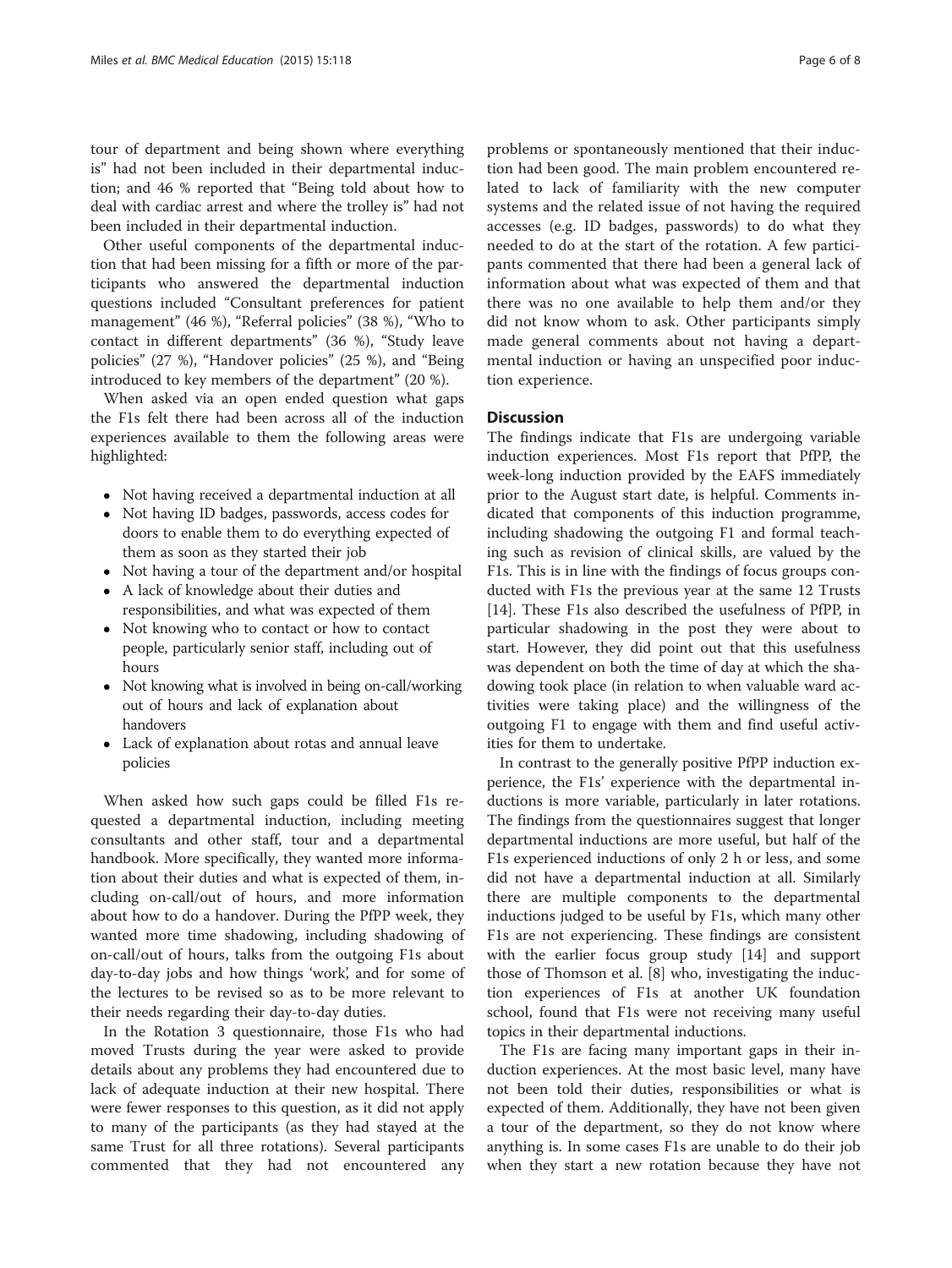been provided with identification badges, passwords for computer systems or access codes for doors to secure areas. They also do not know what is involved in being on-call/working out of hours, how the rotas and handovers at shift changes work, or the annual leave policies. They do not know who to contact or how to contact them, including accessing senior support out-of-hours. Additionally, the audit of inductions indicated that F1s rotating into a new Trust for their second or third rotation generally only receive the standard Trust induction, which does not usually include those aspects that the F1s rated as useful in a departmental induction or the valued components of PfPP such as shadowing the new rotation's post. As a result many F1s are dealing with considerable uncertainty about rudimentary aspects of their F1 role, which previous research indicates represents an unnecessary additional stressor during this time of transition between medical school and work as a trainee doctor [\[1](#page-7-0), [4](#page-7-0)].

The induction programme serves a number of purposes. At the most basic level it provides a new employee with information relating to employment matters such as rotas, annual leave procedures, health and safety issues and Trust policies on a variety of topics. This induction is commonly generic and applies to all grades of staff. The findings suggest that most of the Trust inductions addressed these areas. More significantly, for the new F1, the induction programme provides a useful bridge between medical school and clinical practice. If it is effective it should mitigate the anxiety caused by the step change in responsibility that individuals experience during this transition [[14](#page-7-0)]. The PfPP programme appears to go some way towards providing this support. A third purpose for the induction programme is ensuring patient safety, as newly qualified doctors begin to undertake patient care. This component should be addressed in the departmental induction. While it is clear that there are some departments that provide examples of good practice others are falling short. This appears to be more of a problem in the second and especially in the third rotations, when possibly it is assumed that the F1 is now experienced and does not need any further orientation. Familiarity with the physical geography of the department; an awareness of the acceptable procedures and protocols; and above all a clear understanding of when and how clinical problems should be escalated to senior members of staff are all fundamental to ensuring patient safety. It is concerning that a substantial number of respondents here stated that these areas had not been addressed in their departmental inductions.

Thomson et al. [[8\]](#page-7-0) recommended that departmental inductions follow a standardised format containing a minimum level of detail; that the standard and content of inductions are monitored; and that F1s are involved

in determining the content of the inductions. The findings of this research support these recommendations. It is evident that F1s have clear thoughts about what they need to know in order to optimally function in their F1 role. Ensuring that all departmental inductions cover this same key information, with flexibility for additional department-specific topics, will likely lead to more useful induction experiences for F1s, and guarantee that all of their rotations to different specialities are equally as well supported. Thought should be given to the nature and duration of the induction and all departments should be required to provide a comprehensive handbook for junior staff.

It is recognised that making quality improvements to departmental inductions will not be an easy task; it is possible that in some Trusts this will not be amenable to central control. As such, the postgraduate medical education offices will be reliant on multiple individuals to determine the department-specific topics necessary for their incoming F1s to know and also to deliver all the agreed-on content. However, in considering the use of clinical rotations in both undergraduate and postgraduate medical education, Holmboe et al. [\[15\]](#page-7-0) commented that the multiple transitions trainee doctors experience via their clinical rotations can negatively impact on socialisation into the medical profession, relationships with patients, team-working competencies and opportunities for assessment and feedback with seniors. Thus, it has to be considered that any adverse effects of repeatedly changing teams, specialities and locations will be aggravated by a poor induction experience, making it all the more vital that Trusts review their departmental inductions in light of findings such as those reported here and make a concerted effort to improve F1s induction experiences.

Whilst F1s from 13 different hospitals were involved in the induction experience questionnaire and the audit involved data from 11 of these hospitals, the key limitation of this study is that it was conducted within the context of a single Foundation School. Whilst the findings reported here do support those of Thomson et al. [[8\]](#page-7-0), who conducted their study in a different Foundation School, it is unknown how generalizable the findings might be to other Foundation Schools. Additionally, this particular Foundation school has a structured week-long induction period (the PfPP programme) prior to the commencement of the first Foundation year, which is designed to provide the opportunity to have early questions answered and offer key preparatory experiences to support the F1s in their transition from medical student to junior doctor. The results of this study indicate that this induction experience is regarded as valuable by F1s, and it is unclear whether the useful and relevant content and positive experience of the PfPP programme